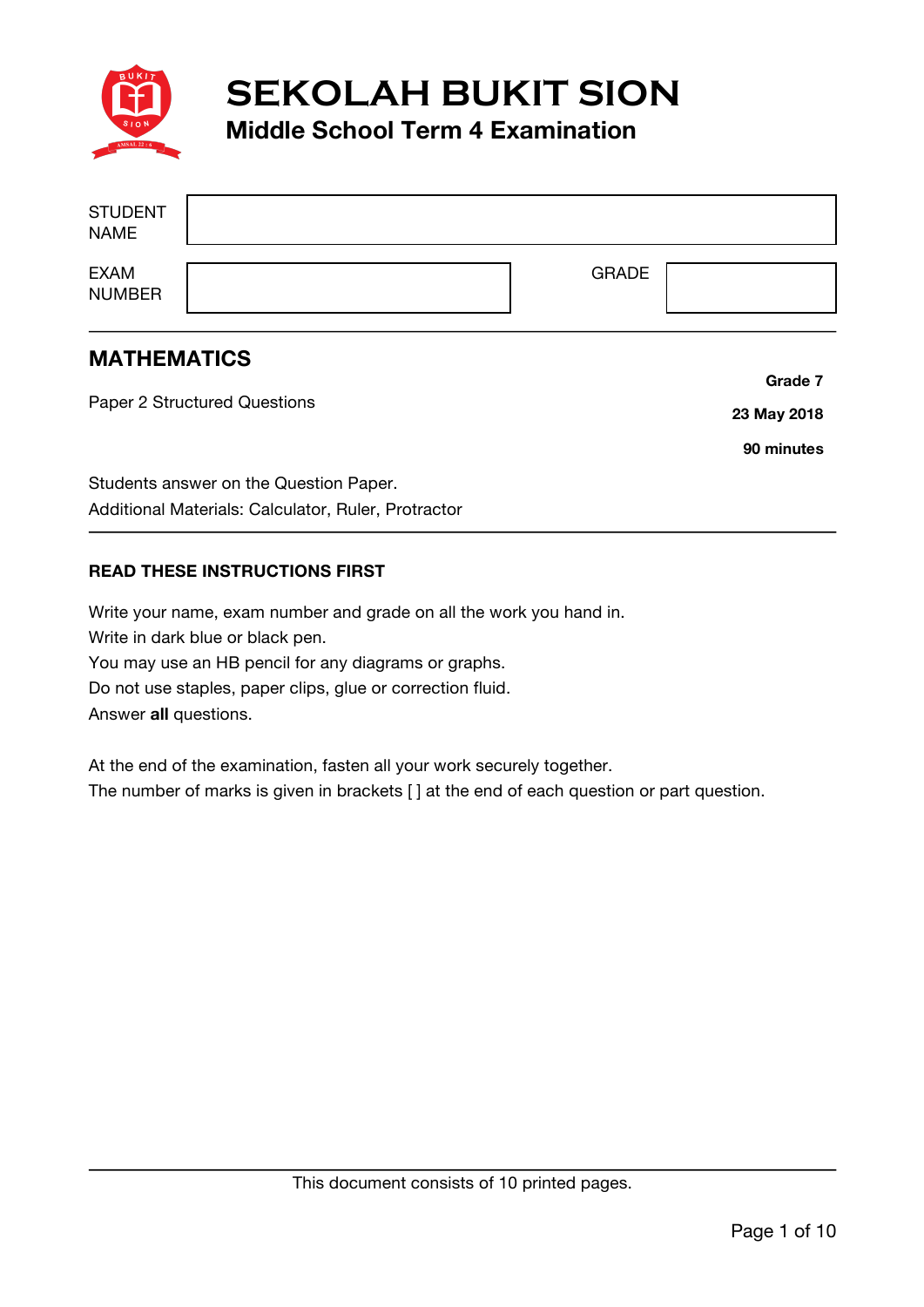1. (a) Express 1500 as the product of its prime factors.

*Answer:* ……………………………… [1]

(b) Given that 1500*x* is a square, write down the smallest possible value of *x*.

*Answer:* ……………………………… [1]

(c) Find the HCF of 1500 and  $2 \times 3^2 \times 5^2 \times 7$ , leaving your answer in index form.

*Answer:* ……………………………… [1]

2. Arrange the following numbers in ascending order.

 $-0.37, -0.373, -0.37, -\frac{16}{42}, -0.\overline{373}$ 

*Answer:* ……………………….………………………………………… [2]

3. Use a calculator to evaluate

(a)  $(5\frac{1}{2})$  $\frac{1}{2}$ )<sup>2</sup> + 2 $\frac{1}{3}$ 3  $\frac{(52)^{3} + 23}{(-1 - 1)^3}$ , giving your answer correct to 2 decimal places,

*Answer:* ……………………………… [1]

(b)  $\sqrt[3]{12.3 - 4\pi + 0.29}$ , giving your answer correct to 4 significant figures.

*Answer:* ……………………………… [1]

Page 2 of 10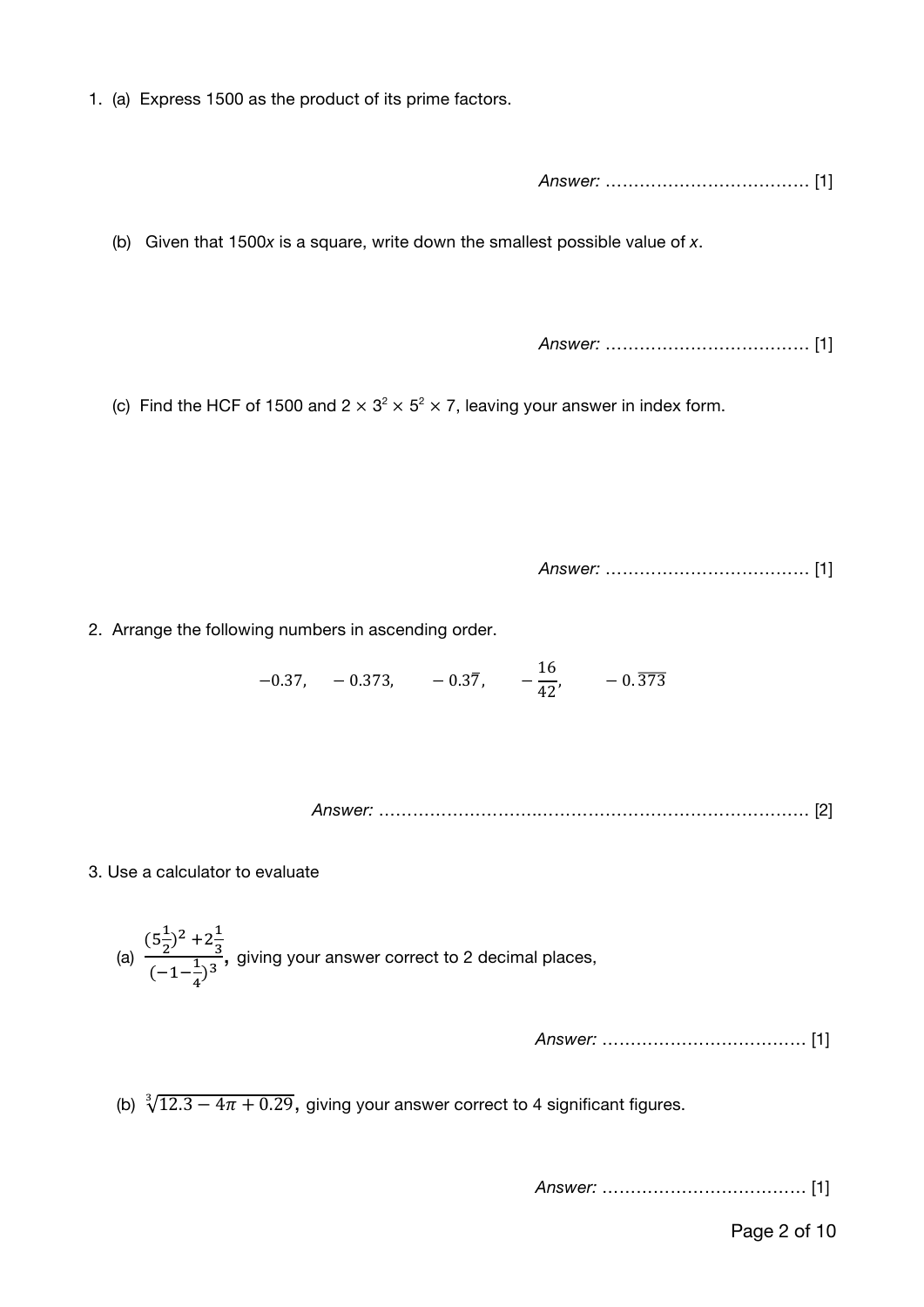4. There were some cookies on a plate. Tom took 1/3 of the cookies and returned 6 cookies. Alan took 1/5 of the remaining cookies and returned 2 cookies. Ellen took ½ of the remaining cookies and returned 1 cookie. There were 14 cookies **left** on the plate in the end.

How many cookies were there on the plate at first?

*Answer:* ……………………………… [3]

5.

(a) The diagrams of the first 4 terms of a pattern are shown below.

| Diagram 1 |  |  |
|-----------|--|--|
|-----------|--|--|

*x y x y*

*x y x x y x*

*x y x*

| X | v | X | v |
|---|---|---|---|
| X |   | X | v |
| x |   | х |   |
| х |   | х |   |

*Diagram 1 Diagram 2 Diagram 3 Diagram 4*

| X | V | X | V | X |
|---|---|---|---|---|
| X | y | X | y | X |
| X | V | X | y | X |
| X | y | X | y | X |
| X | v | X | v | X |

(b) The algebraic expressions of the first 2 terms of the pattern above are also shown below.

| Diagram 1  | Diagram 2   | Diagram 3 | Diagram 4 |
|------------|-------------|-----------|-----------|
| $2(x + y)$ | $3(2x + y)$ | .         |           |

Write the algebraic expression for Diagram 5.

*Answer:* ……………………………… [3]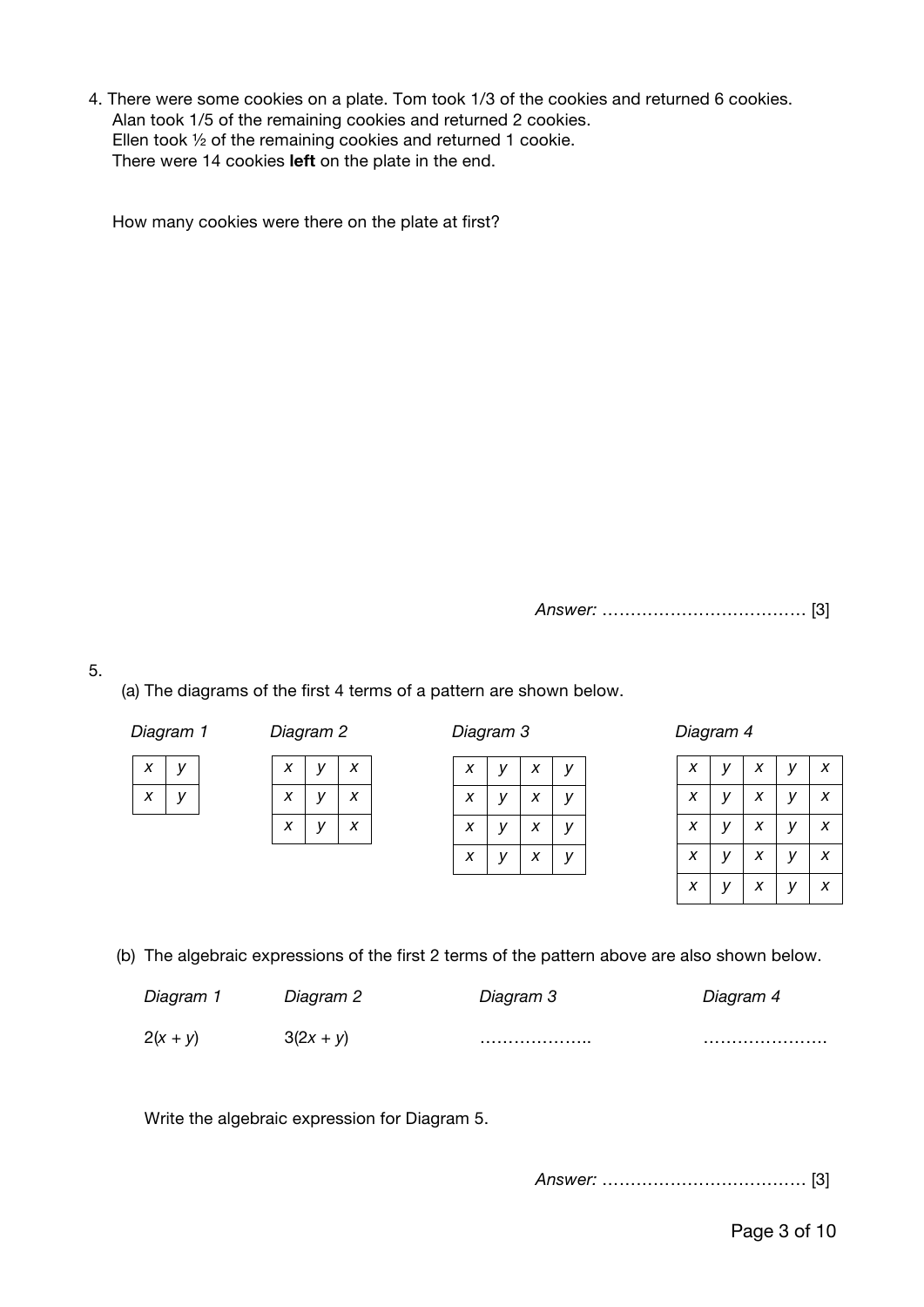6. During an election for class president, of the 40 students who can vote, only 7 out 8 voted.

There were three candidates whose votes are in the ratio of 4 : 2 : 1.

(a) How many students did not vote?

*Answer:* ……………………………… [1]

(b) How many students voted for the candidate with the most votes?

*Answer:* ……………………………… [1]

- 7. A building is planned to be constructed. But before it can be built, a model of the building has be created first. The ratio of the building's plan to its model to its actual measures is 1 : 5 : 120.
	- (a) A rectangular section of the building has dimensions of 2.5 cm by 3.75 cm on the drawing. Calculate the dimensions of this section on the model.

*Answer:* ……………………………… [1]

(b) The building's **actual** executive meeting room is planned to have dimensions 12 m by 15 m. Calculate the dimensions of the executive meeting room on the model.

*Answer:* ……………………………… [2]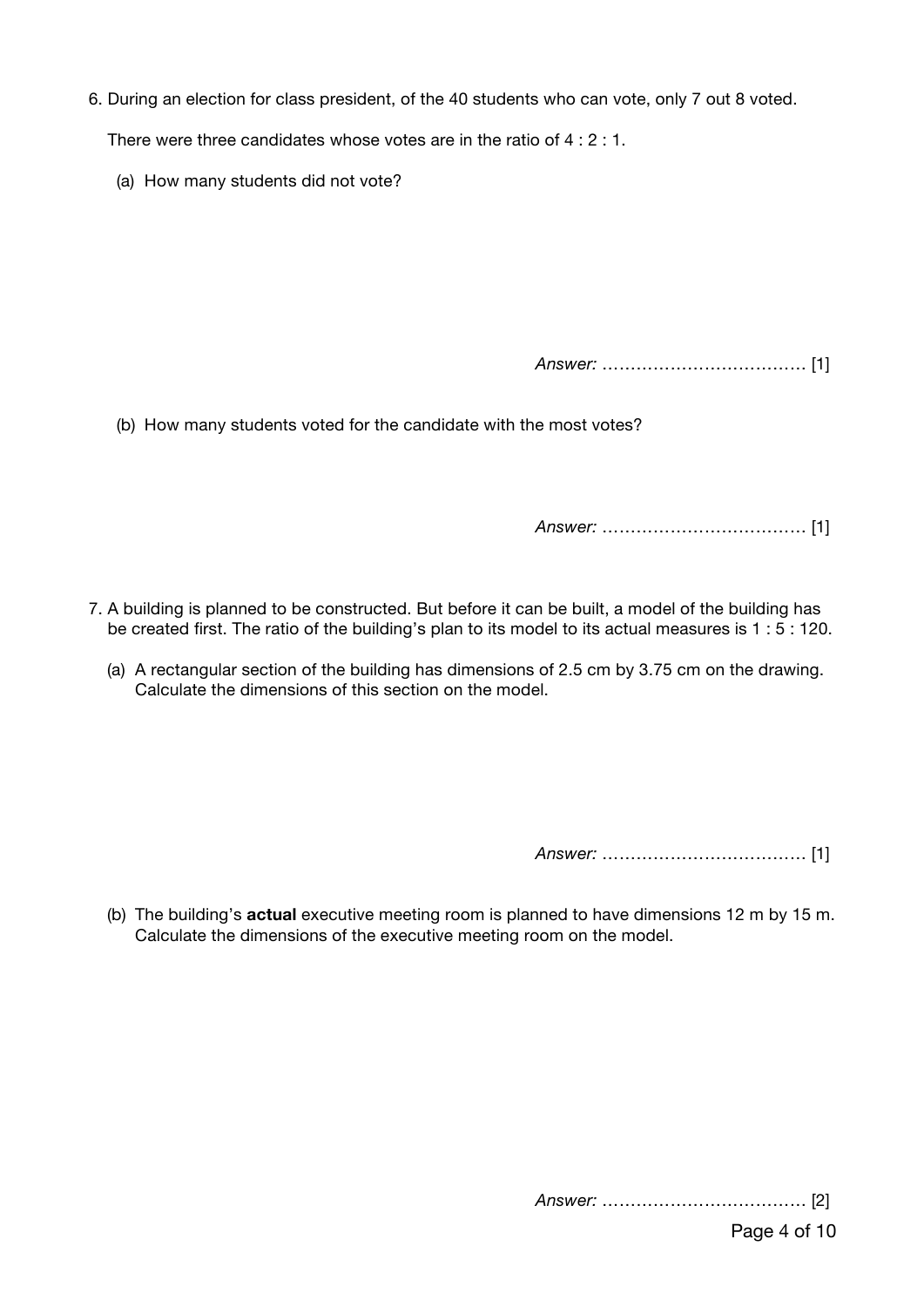8. On a holiday, Bart went to two souvenir shops to buy some shirts for his friends.

 He paid a total of \$(2*x* -3) for 3 large-sized shirts in the first shop. He paid another \$(3x) for 5 medium-sized shirts in the second shop.

If the difference of **1 large-sized shirt** and **1 medium-sized shirt** is \$2:

(a) Formulate an equation in terms of *x* and solve for *x*.

*Answer:* ……………………………… [2]

(b) Calculate how much did he pay for all the souvenir shirts.

*Answer:* ……………………………… [1]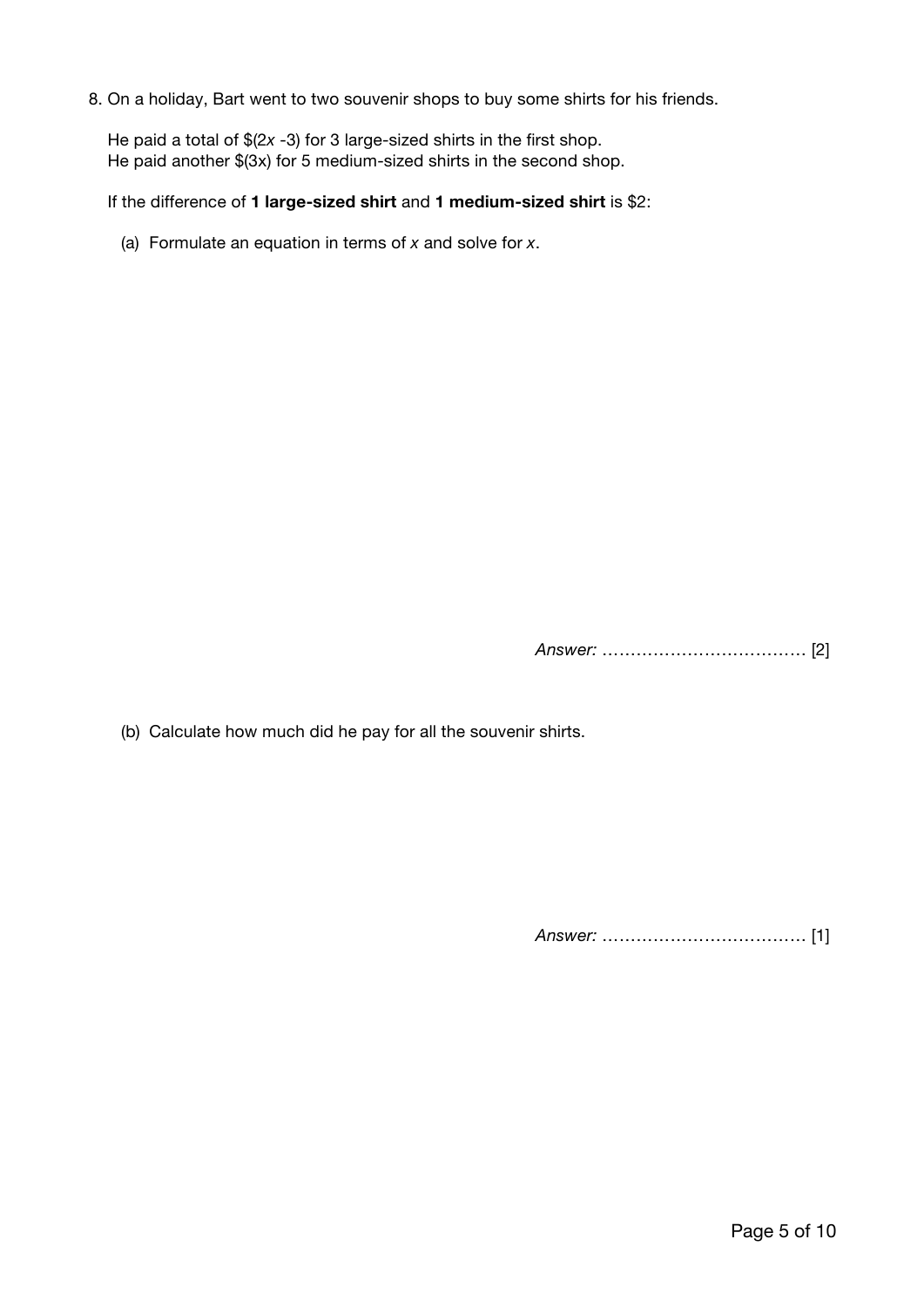- 9. Mr Li owns a small workshop and employs 24 workers and 2 supervisors. Each worker receives \$324 for working 45 hours per week while each supervisor is paid \$410 per week.
	- (a) Calculate **how much in total** the weekly salary that Mr Li gives to all his employees.

*Answer:* ……………………………… [1]

(b) As a result of installing new machinery, Mr Li thinks that it is possible to run the workshop with only one supervisor and the number of workers must be reduced by a quarter.

The supervisor will be given a raise of 15% in his weekly salary. The workers will then work for 40 hours only but will receive an increase of \$1.20 per hour in their weekly salary.

Find how much total money did the weekly salary **reduce** after Mr Li installed the new machinery.

*Answer:* ……………………………… [4]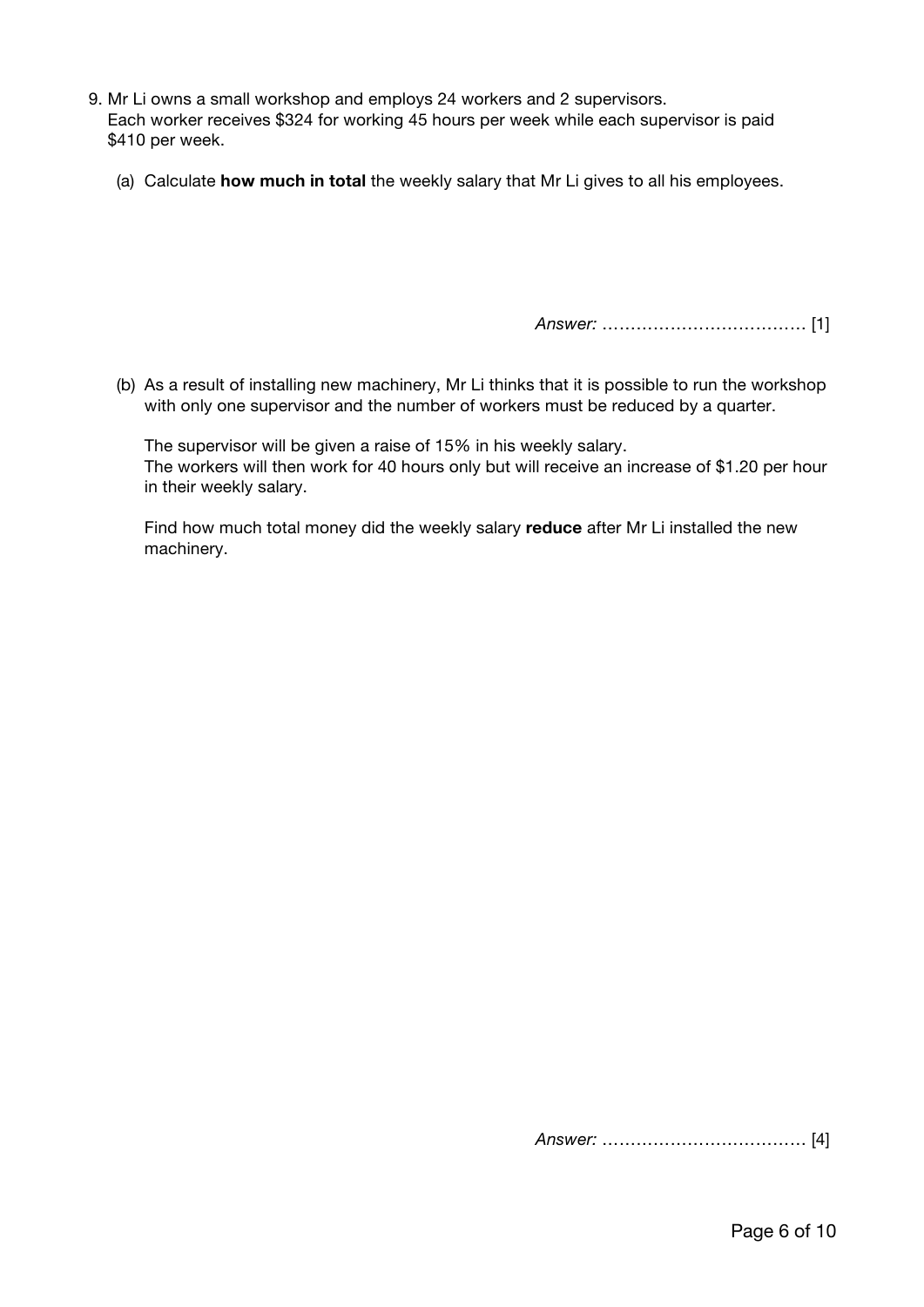10. Mrs. Lee wishes to buy a new car which costs \$120 000. There are two different car loans she can opt for.

 In Plan *A*, she has to pay a down payment of \$50 000 and a monthly instalment of \$1250 for 6 years.

 In Plan *B*, she has to pay a lump sum which is 60% of the price of the car and take up a car loan for the remaining 40% over a period of 5 years at 4% simple interest per annum.

(a) Calculate the Hire Purchase Price of the car using Plan *A*.

*Answer:* ……………………………… [2]

(b) Calculate the monthly instalment of the car using Plan *B*.

*Answer:* ……………………………… [2]

(c) Which Plan is cheaper and by how much cheaper is it?

*Answer:* ……………………………… [1]

Page 7 of 10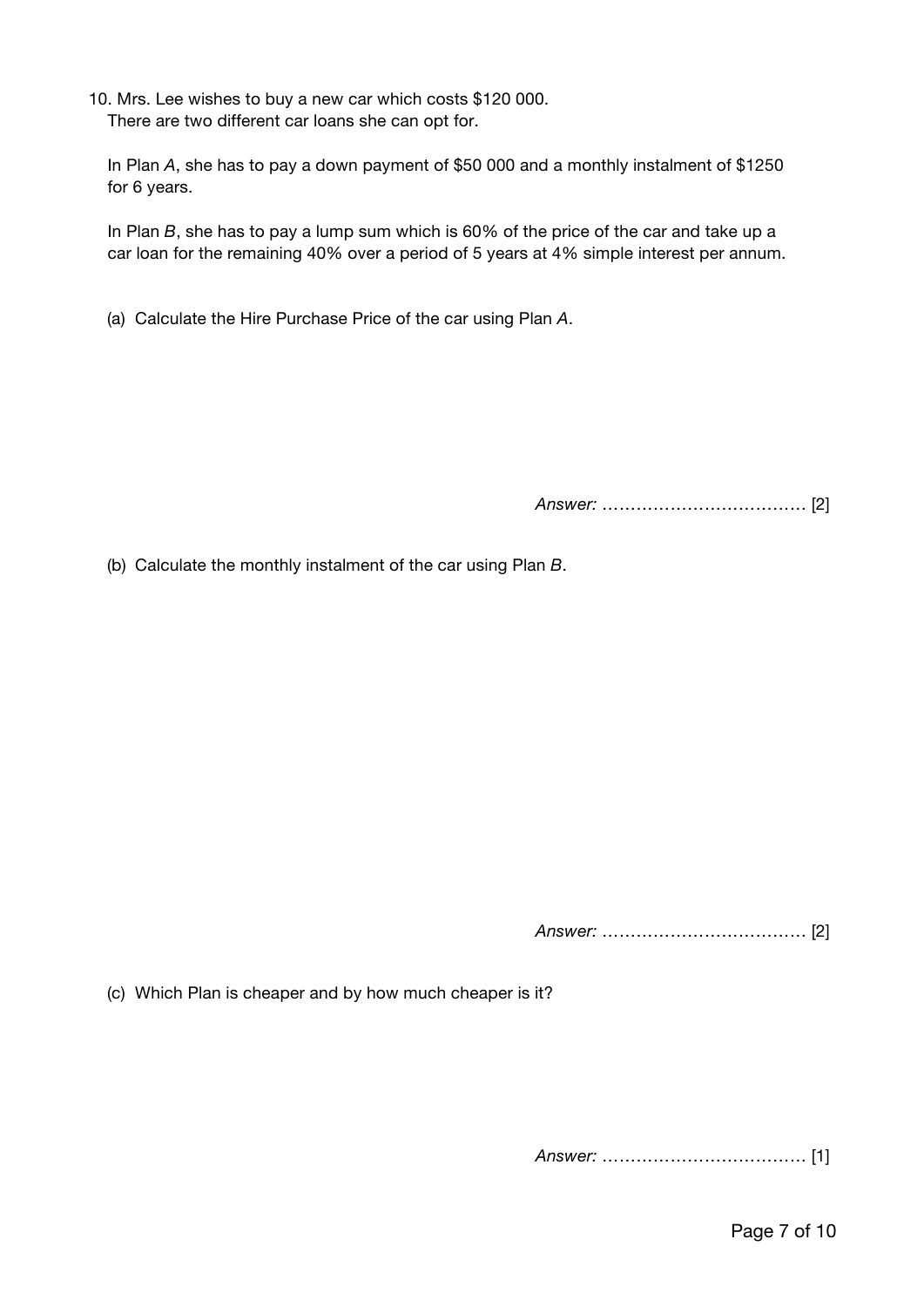11.

| . | (a) Plot the points $(-2, 3)$ , $(-2, -7)$ , and $(4, -5)$ on a Cartesian Plane using 2 cm to represent 1<br>unit on $x$ -axis and 2 cm to represent 2 units on $y$ -axis. |  |  |  |  |  |
|---|----------------------------------------------------------------------------------------------------------------------------------------------------------------------------|--|--|--|--|--|
|   | Connect the points to form a triangle.<br>$[1]$                                                                                                                            |  |  |  |  |  |
|   | Name the type of this triangle according to its sides.<br>(i)                                                                                                              |  |  |  |  |  |
|   |                                                                                                                                                                            |  |  |  |  |  |
|   | (ii) Write down the measure of the largest of the three angles.                                                                                                            |  |  |  |  |  |
|   |                                                                                                                                                                            |  |  |  |  |  |
|   | (iii) Write down the area of the triangle.                                                                                                                                 |  |  |  |  |  |
|   |                                                                                                                                                                            |  |  |  |  |  |

(b) Complete quadrilateral *ABCD* so that the dotted line is the only line of symmetry.



 (c) (i) Complete quadrilateral *EFGH* so that the dotted line is one of two lines of symmetry. [1]

[1]

| E |  |   |  |  |  |
|---|--|---|--|--|--|
|   |  |   |  |  |  |
|   |  |   |  |  |  |
|   |  |   |  |  |  |
|   |  | Ц |  |  |  |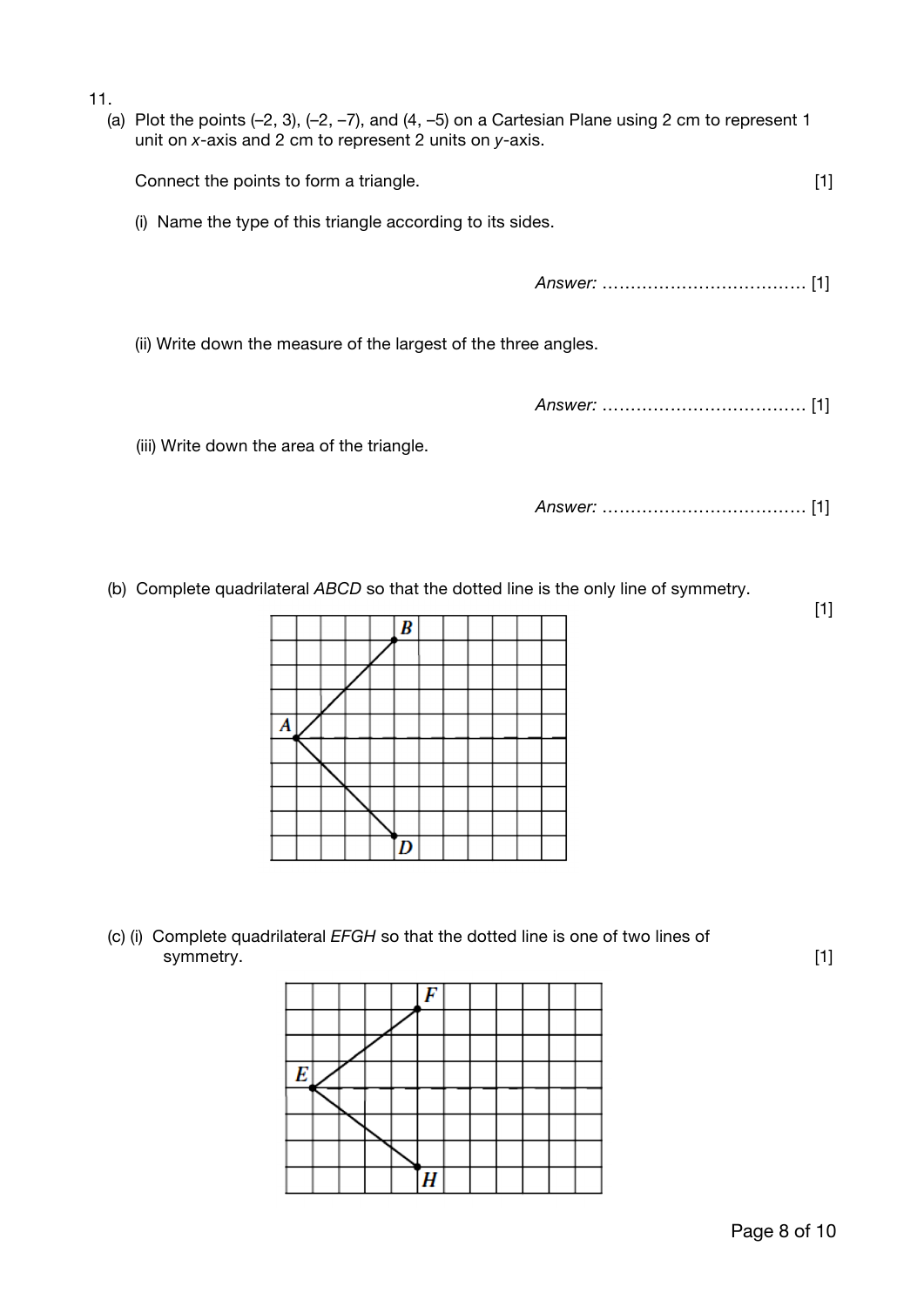(a) Line *n* intersects line *l* and *m*, forming angles shown in the diagram below. Calculate the measure of the angle marked with *y*.

12.



- *Answer*: ………………………………………… [3]
- (b) The diagram below shows a pentagon. Find the value of *x*.



(c) Two angles of a triangle are  $42^{\circ}$  and  $73^{\circ}$ . Calculate the supplement of the  $3<sup>rd</sup>$  angle.

*Answer*: ………………………………………… [1]